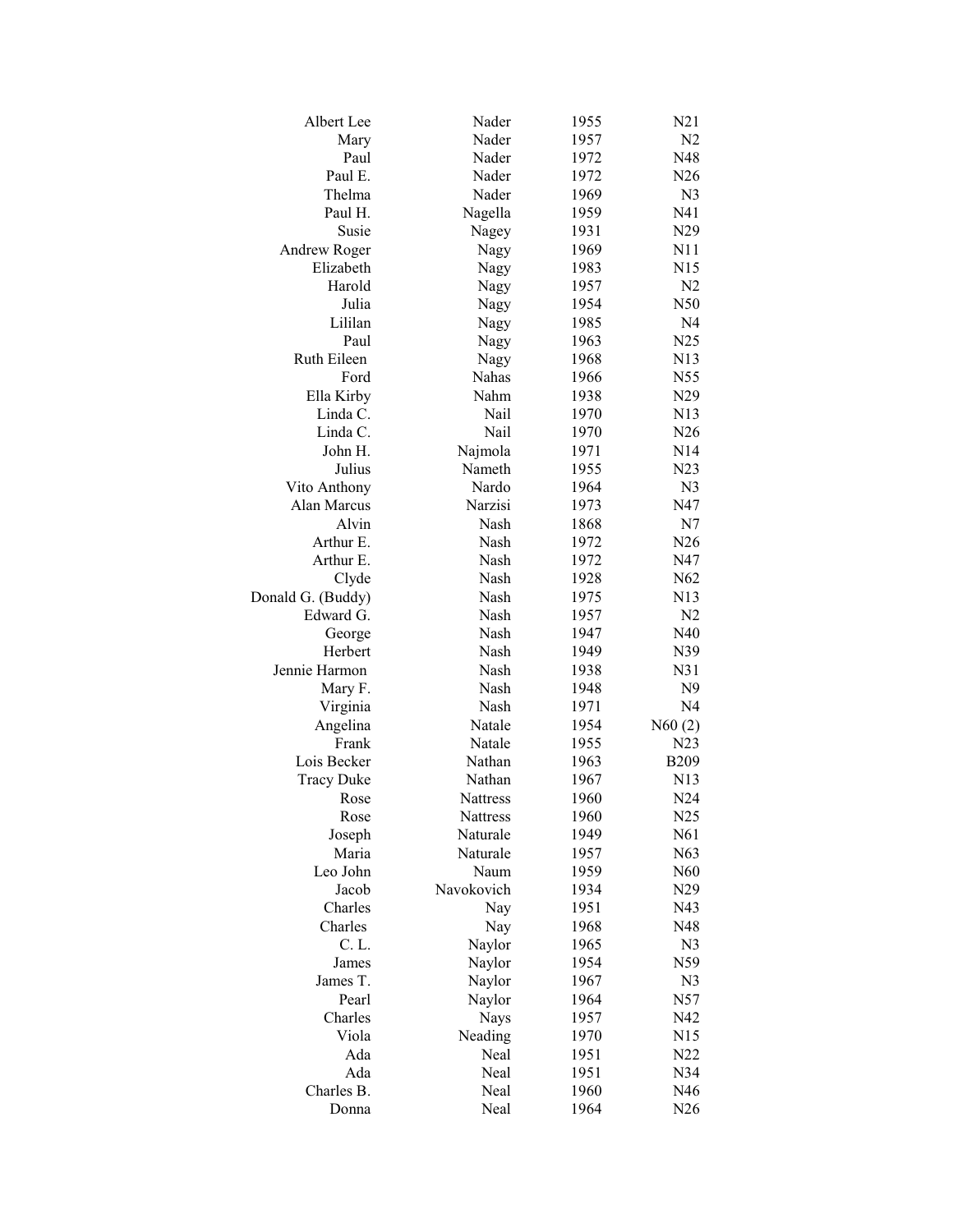| Gary R.             | Neal     | 1970 | N <sub>26</sub> |
|---------------------|----------|------|-----------------|
| Homer C.            | Neal     | 1958 | N22             |
| Infant boy          | Neal     | 1959 | N50             |
| Irabell Miller      | Neal     | 1938 | N31             |
| Roberta             | Neal     | 1982 | N54             |
| Ronald              | Neal     | 1957 | B147            |
| Ronald              | Neal     | 1959 | N35             |
| Roy S               | Neal     | 1956 | N21             |
| Vernon H.           | Neal     | 1946 | N32             |
| Vernon H.           | Neal     | 1946 | N33             |
| William             | Neal     | 1957 | N43             |
| Nick                | Neame    | 1968 | N45             |
| Mary                | Nedel    | 1947 | N39             |
| Ramona              | Nedel    | 1970 | N48             |
| James               | Needle   | 1941 | N39             |
| Addie               | Needler  | 1958 | N23             |
| Mary                | Needles  | 1945 | N39             |
| Frank R.            | Needs    | 1962 | N24             |
| Henry "Hank" Elson  | Needs    | 2005 | N53             |
| Crawford T.         | Neff     | 1934 | C195            |
| Deborah             | Neff     | 1953 | N34             |
| Harry E             | Neff     | 1950 | N38             |
| Homer V.            | Neff     | 1949 | N62             |
| Infant boy          | Neff     | 1934 | N30             |
|                     | Neff     | 1958 | N22             |
| Infant boys (twins) |          |      |                 |
| Loretta Huberty     | Neff     | 1952 | N58             |
| Milla               | Neff     | 1912 | N17             |
| Anna                | Neidert  | 1971 | N26             |
| Katie               | Neidert  | 1963 | N55             |
| Aline M.            | Neidhard | 1966 | N56             |
| James L.            | Neidhard | 1960 | N45             |
| Dalphine            | Neigler  | 1939 | N62             |
| John M.             | Neill    | 1971 | N51             |
| Mary Alice          | Neill    | 1958 | N22             |
| Ray E.              | Neill    | 1960 | N24             |
| Robert P.           | Neill    | 1950 | N23             |
| Peter McInnes       | Neilson  | 1940 | N8(2)           |
| Ellsworth           | Neitz    | 1945 | N <sub>1</sub>  |
| Harry O.            | Neitz    | 1942 | N40             |
| Ferdinand           | Neitzell | 1955 | N59             |
| Anna                | Nelson   | 1958 | N9              |
| Della               | Nelson   | 1957 | N44             |
| Eini                | Nelson   | 1954 | N43             |
| Eugenia             | Nelson   | 1929 | N29             |
| Glenmar             | Nelson   | 1944 | G75-76          |
| Gustof              | Nelson   | 1950 | N22             |
| Homer               | Nelson   | 1968 | N57             |
| John H.             | Nelson   | 1955 | $C1-C2$         |
| John H.             | Nelson   | 1955 | P25-26          |
| John H.             | Nelson   | 1955 | W53-54          |
| L.T.                | Nelson   | 1918 | N29             |
| Melvin S.           | Nelson   | 1954 | N41             |
| Mrs. Jesse (Electa) | Nelson   | 1902 | N17             |
| Ole                 | Nelson   | 1931 | N29             |
| Sarah Hanks         | Nelson   | 1916 | N18             |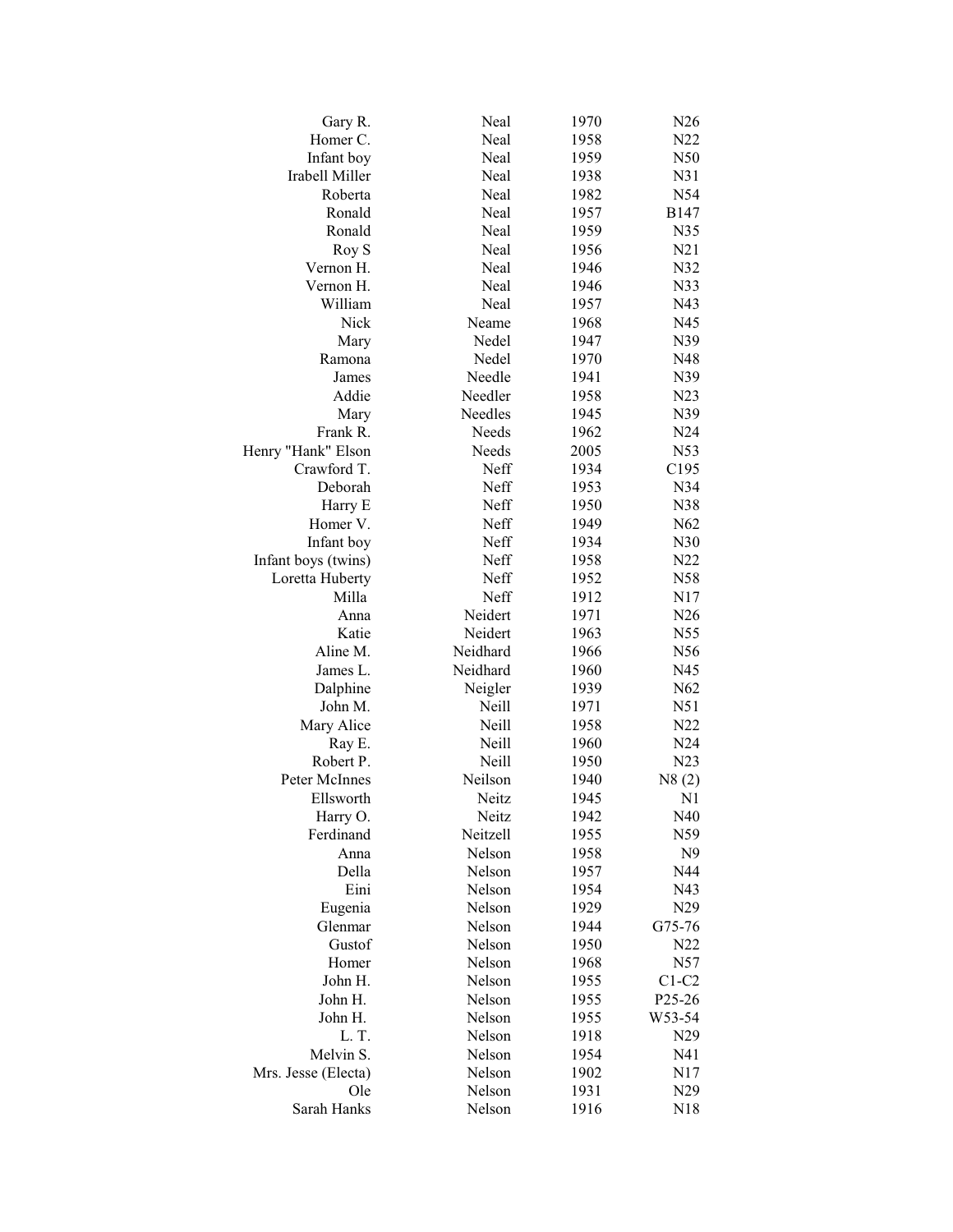| Terry Lee   | Nelson         | 1952         | N43             |
|-------------|----------------|--------------|-----------------|
| Virginia K. | Nelson         | 1969         | N <sub>12</sub> |
| William     | Nelson         | 1950         | N40             |
| John        | Nemecek        | 1949         | N33             |
| Steve C.    | Nemes, Sr.     | 1967         | N10             |
| Victoria    | Nemet          | 1959         | N42             |
| Angelena    | Nemeth         | 1960         | N55             |
| Larry       | Nemeth         | 1964         | <b>B299</b>     |
| William J.  | Nerone         | 1967         | N11             |
| Charter     | <b>Nesbitt</b> | 1969         | N13             |
| Estella     | Nesbitt        | 1950         | N38             |
| Zora        | Nesbitt        | 1950         | N41             |
| Joseph      | Nesterovich    | 1972         | N27             |
| Alonzo B.   | Nestor         | 1970         | N15             |
| Paul        | Nestor, Sr.    | 1958         | N <sub>22</sub> |
| Paul        | Nestor, Sr.    | 1958         | N44             |
| Albert      | Nething        | 1949         | N54             |
| Charles E.  | Nething        | 1968         | N11             |
| Minnie J.   | Nething        | 1964         | N25             |
| Oscar       | Nething        | 1936         | N8              |
| Edna E.     | Neufang        |              |                 |
|             |                | 1968         | N45             |
| Herman H.   | Neufang        | 1947         | N32             |
| Herman H.   | Neufang        | 1947         | N33             |
| Anna G.     | Nevergold      | 1959         | N23             |
| Robert A.   | Newberger      | 1952         | N43             |
| Anna        | Newcomb        | 1953         | N34             |
| Bertha      | Newcomb        | 1940         | N <sub>9</sub>  |
| Bertha E.   | Newcomb        | 1957         | N58             |
| Elizabeth   | Newcomb        | 1960         | N24             |
| Helen B.    | Newcomb        | 1966         | N48             |
| T. J.       | Newcomb        | 1888         | N7              |
| Evelyn      | Newcome        | 2004         | N53             |
| James H     | Newcomer       | 1971         | N15             |
| James H.    | Newcomer       | 1971         | N54             |
| Clifford    | Newell         | 1964         | N56             |
| Henry Carl  | Newell         | 1938         | N7              |
| Ida         | Newell         | 1955         | N58             |
| Newton J.   | Newell         | 1940         | N <sub>9</sub>  |
| Lenore      | Newhall        | 1957         | N <sub>2</sub>  |
| Emma J.     | Newhouse       | 1940         | N31             |
| J. H.       | Newhouse       | 1968         | N46             |
| Lebbius     | Newhouse       | 1940         | N9              |
| Arkley      | Newman         | 1970         | N55             |
| Lura        | Newman         | 1968         | N10             |
| Elizabeth   | Newsome        | 1971         | N45             |
| Burt C.     | Newton         | 1958         | N34(2)          |
| Earl        | Newton         | 1947         | N62             |
| Fred        | Newton         | 1949         | N61             |
| Fred O.     | Newton         | 1949         | N62             |
| Hattie      | Newton         | 1966         | N12             |
| Kate        | Newton         | 1955         | N22             |
| Kate M.     | Newton         | 1955         | N34             |
| Lulu        | Newton         |              |                 |
| Martha      | Newton         | 1947<br>1950 | N33<br>N60      |
|             |                |              |                 |
| Anna M.     | Ney            | 1962         | N57             |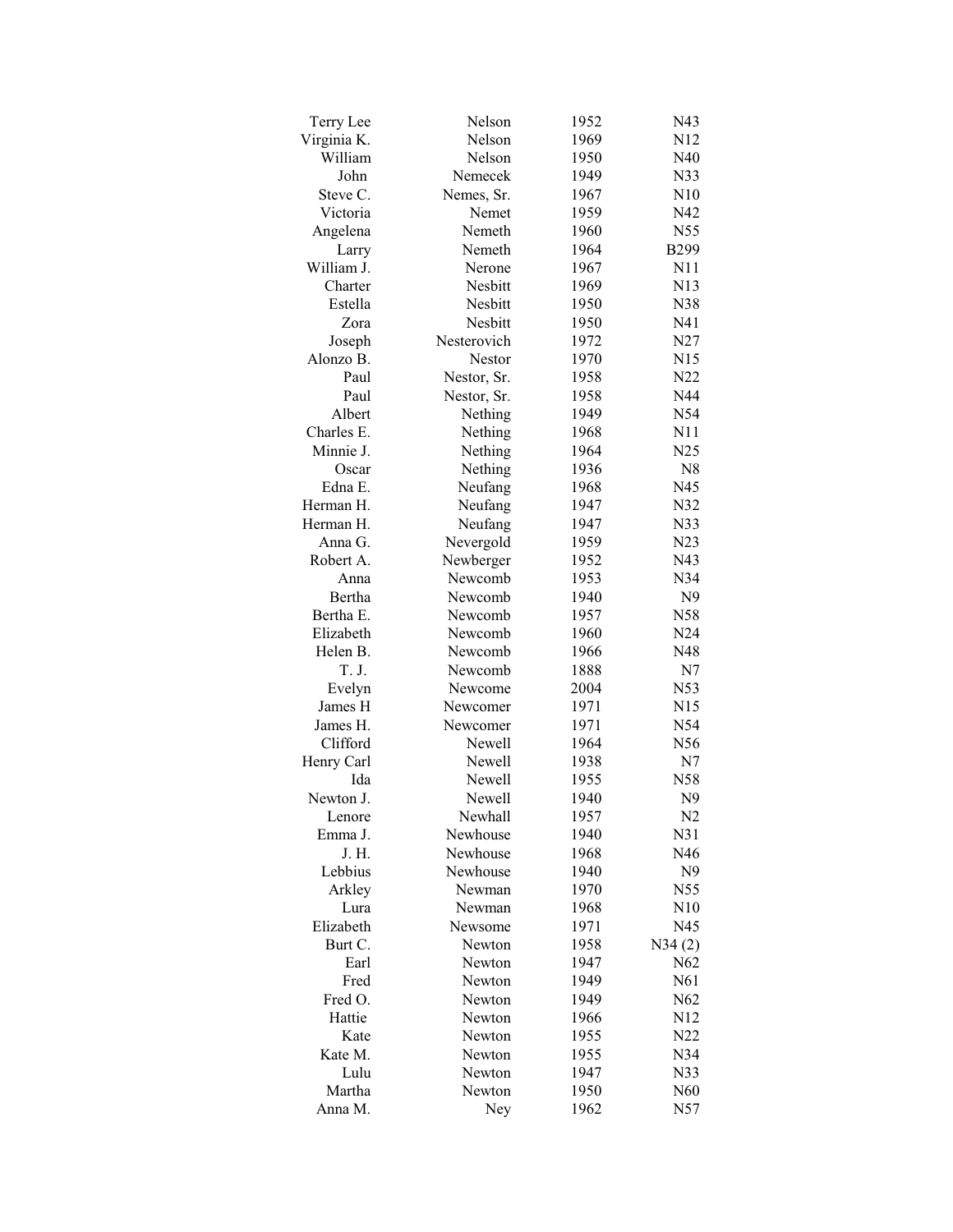| August H.         | Ney             | 1950         | N38(2)          |
|-------------------|-----------------|--------------|-----------------|
| Cora              | Ney             | 1950         | N37             |
| Diane             | Ney             | 1957         | N <sub>2</sub>  |
| Henry C.          | Ney             | 1967         | N13             |
| Walter            | Ney             | 1960         | N25             |
| Bernie            | Nezuski         | 1941         | N1              |
| Virgil            | Nicely          | 1956         | N59             |
| Edith             | Nichodemus      | 1932         | N30             |
| Dale Leon         | Nicholas        | 1950         | N10             |
| James             | Nicholas        | 2002         | N46             |
| John              | Nicholas        | 1968         | N47             |
| Tammy Mae         | Nicholas        | 1969         | N48             |
| Andrew            | Nichols         | 1957         | N42             |
| Anne              | Nichols         | 1951         | N44             |
| Chester           | Nichols         | 1971         | N46             |
| Esler             | Nichols         | 1958         | N42             |
| Flora L.          | <b>Nichols</b>  | 1968         | N11             |
| Gerald E.         | <b>Nichols</b>  | 1963         | <b>B361</b>     |
| Harry             | Nichols         | 1948         | N61             |
| Harry E.          | Nichols         | 1955         | N58             |
| Infant boy        | Nichols         | 1967         | N25             |
| Jerry R.          | Nichols         | 1968         | N5(2)           |
| Jessie            | <b>Nichols</b>  | 1953         | N44             |
| Lucy Susan        | Nichols         | 1944         | N61             |
| Mary              | Nichols         | 1963         | N11             |
| Mary              | Nichols         | 1963         | N56             |
| Mrs. Carl A.      | Nichols         | 1941         | N40             |
| Myrtle Ruth       | Nichols         | 1939         | $N7-N8$         |
| Nellie            | <b>Nichols</b>  | 1938         | N <sub>31</sub> |
| Nellie M.         | <b>Nichols</b>  | 1973         | N14             |
| Olive I           | <b>Nichols</b>  | 1963         | N56             |
| P.C.              | Nichols         | 1879         | N1              |
| Philip            | Nichols         | 1956         | N <sub>60</sub> |
| Ray               | Nichols         | 1955         | N21             |
| Roland A.         | Nichols         | 1947         | N39             |
| Sadie Zellers     | Nichols         | 1965         | N24             |
| Susanna           | Nichols         | 1960         | N41             |
| Una               | Nichols         | 1936         | N63             |
| Florence B.       | Nicholson       | 1960         | N47             |
| Georgia           | Nicholson       | 1946         | N37             |
| Lucy              | Nicholson       | 1921         | N17             |
| Nathan C.         | Nicholson       | 1970         | N27             |
| John              | Nickel          | 1948         | N <sub>2</sub>  |
| Hattie A.         | Nickol          | 1971         | N27             |
| Infant boy        | Nickol          | 1965         | N25             |
| Martha            | Nicodemus       | 1933         | N31             |
| George            | Nie             | 1931         | N31             |
| Anna              | Nieber          | 1946         | N31             |
| Lewis             | Niece, Sr.      |              | N26             |
|                   |                 | 1972         |                 |
| Joseph<br>Charles | Nieder<br>Niemi | 1956<br>1960 | N49<br>N46      |
| John P            |                 |              |                 |
|                   | Nieuzytek       | 1968         | N12             |
| Almon             | Nighman         | 1907         | N17             |
| Charles           | Nighman         | 1951         | N <sub>9</sub>  |
| Charles           | Nighman         | 1953         | N50             |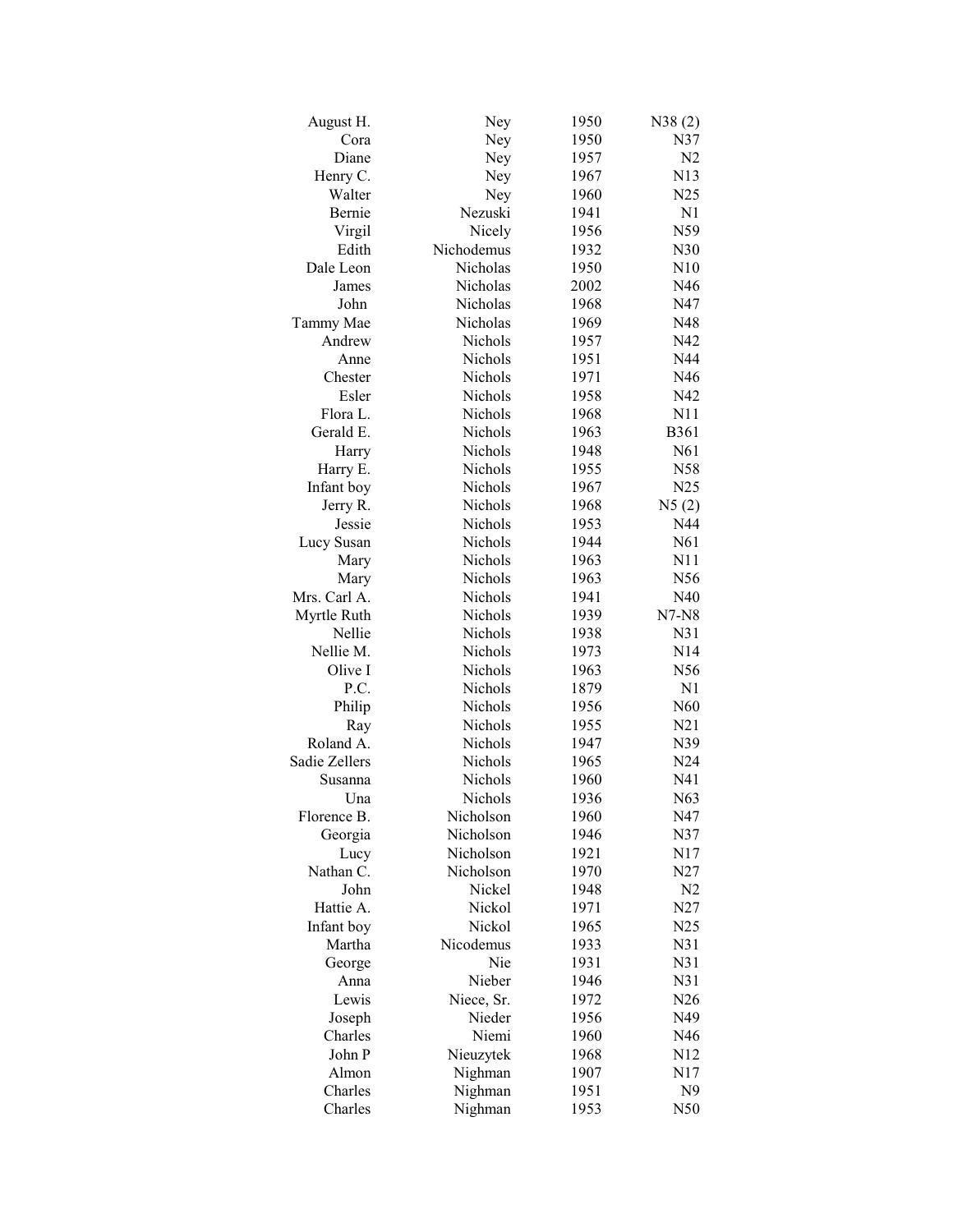| Laura                    | Nighman            | 1915 | N19             |
|--------------------------|--------------------|------|-----------------|
| Lucinda                  | Nighman            | 1938 | N30             |
| Margaret                 | Nighman            | 1907 | N17             |
| Margaret                 | Nighman            |      | N18             |
| Mary                     | Nighman            | 1912 | N18             |
| Willis I.                | Nighman            | 1971 | N55             |
| Mary (Chill)             | Nigro              | 1942 | N40             |
| C. E.                    | Nihousen           | 1969 | N <sub>12</sub> |
| Mike                     | Nikaloff           | 1952 | N60             |
| John                     | Nill               | 1918 | N <sub>19</sub> |
| Louis W.                 | Nill               | 1950 | N38             |
| Carrie                   | Niman              | 1960 | N46             |
| Charles A.               | Niman              | 1954 | N44             |
| Edgar A.                 | Niman              | 1950 | N60             |
| Emma                     | Niman              | 1916 | N <sub>18</sub> |
|                          | Ninow              | 1974 | N15             |
| George                   |                    |      |                 |
| Leo                      | Nipgen             | 1939 | N8              |
| Floda                    | Nisula             | 1969 | N24             |
| Floda                    | Nisula             | 1969 | N <sub>4</sub>  |
| Amanda                   | Niswonger          | 1947 | N33             |
| Wilbur D.                | Niswonger          | 1956 | N10             |
| Minnie                   | Nitz               | 1929 | N63             |
| Wilhelmina               | <b>Nitz</b>        | 1931 | N30             |
| Bertha I.                | Nixson             | 1948 | N32             |
| David                    | Noah               | 1956 | N38             |
| Alfred A.                | Noble              | 1938 | N30             |
| Alfred A.                | Noble              | 1938 | N31             |
| Electa                   | Noble              | 1878 | N <sub>1</sub>  |
| Floyd                    | Noble              | 1946 | N37             |
| Frances                  | Noble              | 1955 | N <sub>9</sub>  |
| Georgine A.              | Noble              | 1960 | N47             |
| Jessie Mae               | Noble              | 1970 | N26             |
| Joseph E.                | Noble              | 1951 | N52             |
| May                      | Noble              | 1953 | N44             |
| John                     | Noe                | 1955 | N21             |
| Charles J.               | Noel               | 1960 | N24             |
| Cora                     | Noftsinger         | 1950 | N23             |
| Elizabeth                | Nolte              | 1951 | N37             |
| Elizabeth                | Nolte              | 1951 | N43             |
| Elizabeth                | Nolte              | 1951 | N49             |
| James                    | Nolte              | 1948 | N <sub>1</sub>  |
| Ernest                   | Nonamaker          | 1945 | N1              |
| George R.                | Norman             | 1955 | N58             |
| James T.                 | Norman             | 1960 | N25             |
| Margaret Virginia        | Norman             | 1938 | N30             |
| Mary Lutie               | Norman             | 1956 | N55             |
| Blanche                  | Norris             | 1949 | N39             |
| Katherine                | Norris             | 1949 | N61             |
| Walter T.                | Norris             | 1961 | N25             |
| William                  | Norris             | 1951 | N42             |
| Earl                     | North              | 1951 | N50             |
|                          | North              | 1906 | N7              |
| Infant boy<br>Lorenzo M. |                    |      |                 |
|                          | North<br>Northcott | 1939 | N7              |
| Florence Loretta         |                    | 1955 | N59             |
| Roy E.                   | Northcott          | 1978 | N27             |